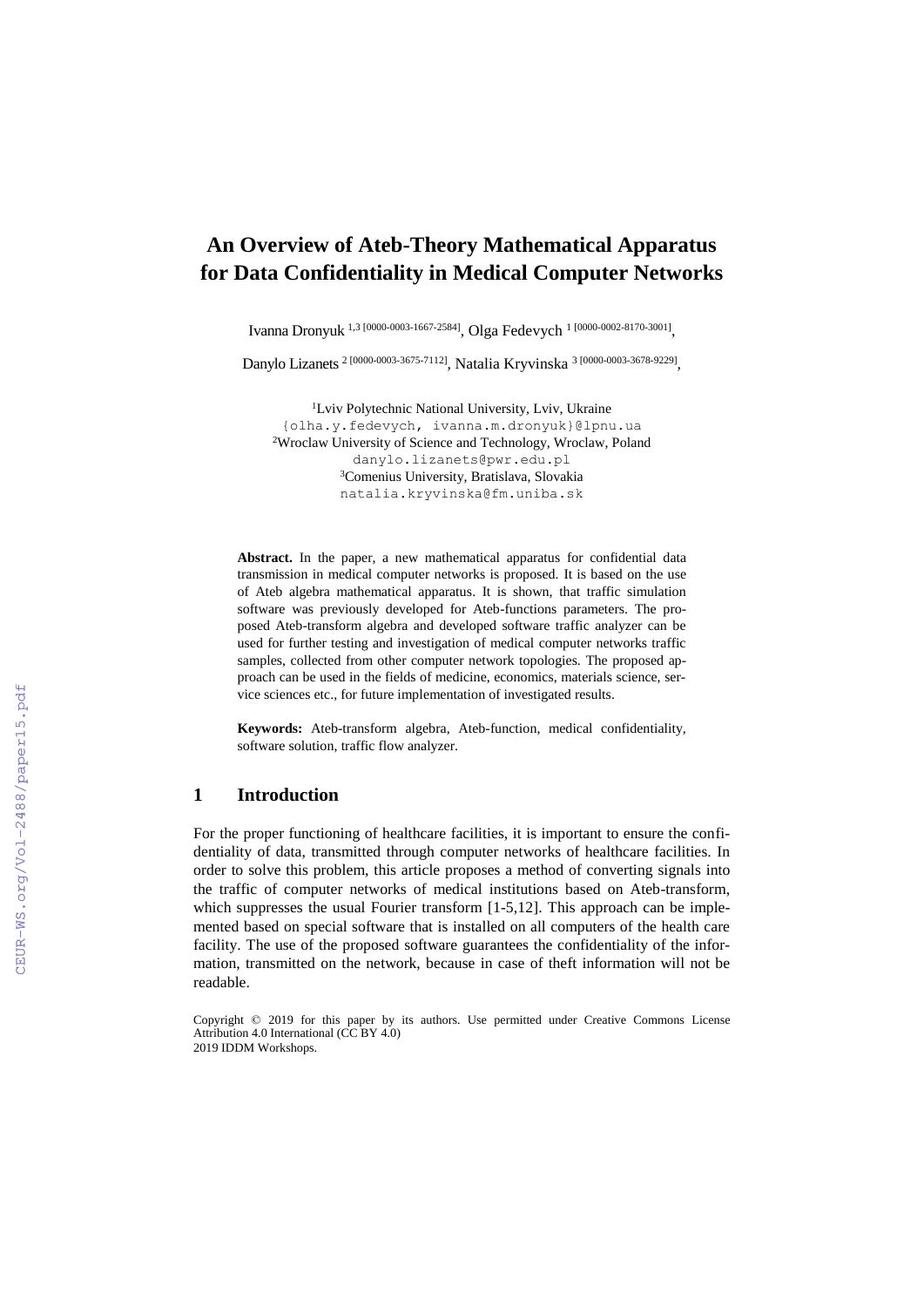# **2 Traffic simulation software**

### **2.1 Previous results description**

For effective network monitoring, a traffic analyzer has been developed, one of the components of which is software for analyzing the operation of a computer network. The purpose of the software is to provide automated collection of information from network devices and implementation of modeling values of traffic samples. As a result of the software operation, the traffic parameters are visually displayed on the charts and the appropriate redistribution of network load is given.

A network traffic analyzer consists of server (PHP, HTML, CSS, JS) and client (C ++ / QT) parts. The server side deals with data analysis and storage. The client, in turn, collects, processes network data and displays results. This software is created using C ++ and Haskell programming languages [6].

The main features of the developed traffic flow analyzer are reading samples of flow of traffic from the nodal equipment of the computer network with the ability to record the read results in a special file format \* .pcap, analysis of previously recorded flow of traffic. The processed traffic flow data is stored in a relational database with a resolution of 1 second.

The primary purpose of a computer network traffic analyzer is to analyze samples of that traffic, with the subsequent ability to predict the amount of traffic using Atebtheory. Developed software interface is shown in Figure 1. The next traffic modeling investigation results are shown in Figures 2-9.



**Fig. 1.** Program window of developed traffic analyzer.

2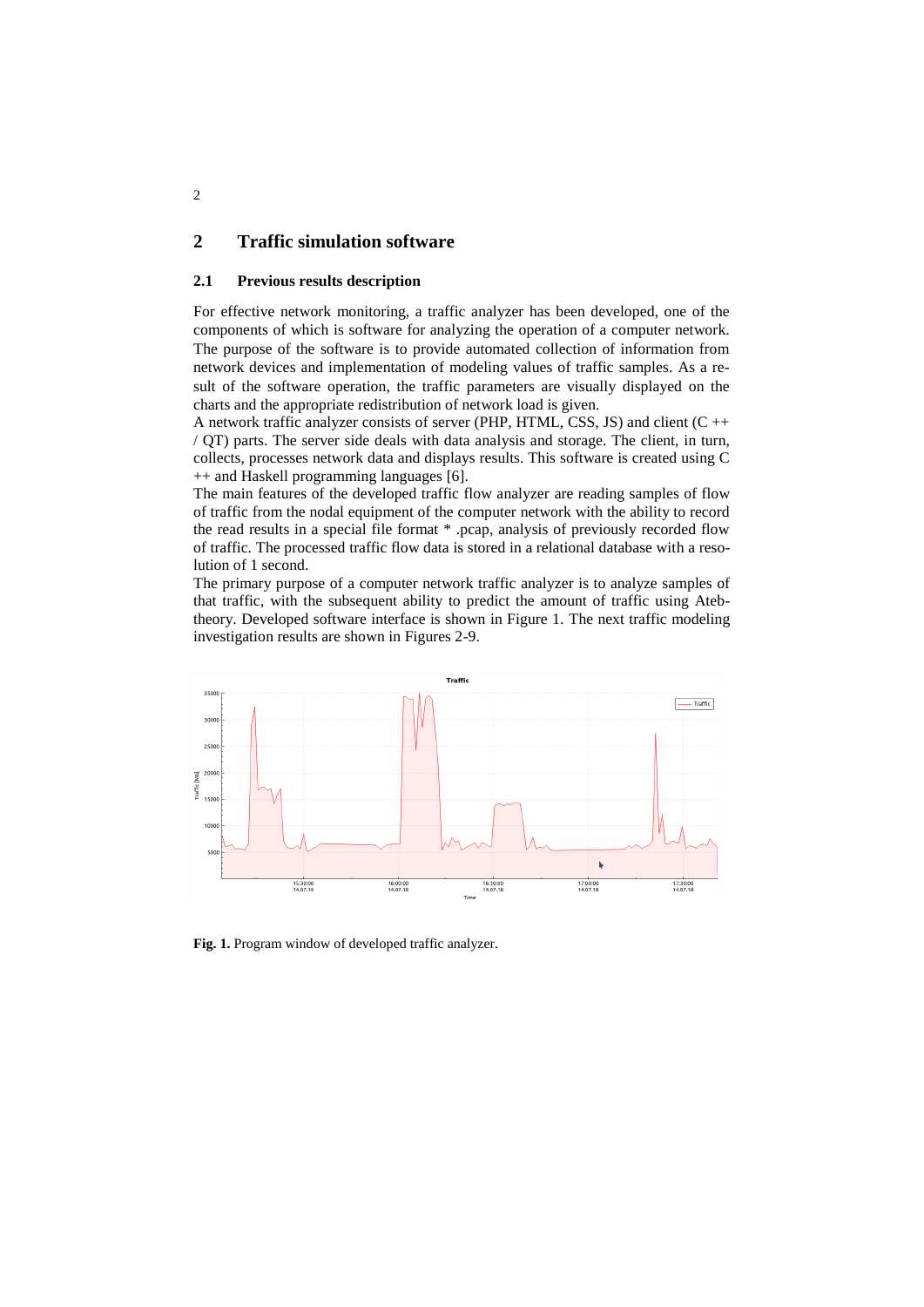

**Fig. 2.** Investigation of real and modeled traffic samples similarity based on using of Ateb-sine with  $(1/3,1)$  parameters.



**Fig. 3.** Investigation of real and modeled traffic samples approximation based on using of Atebsine with (1/3,1) parameters.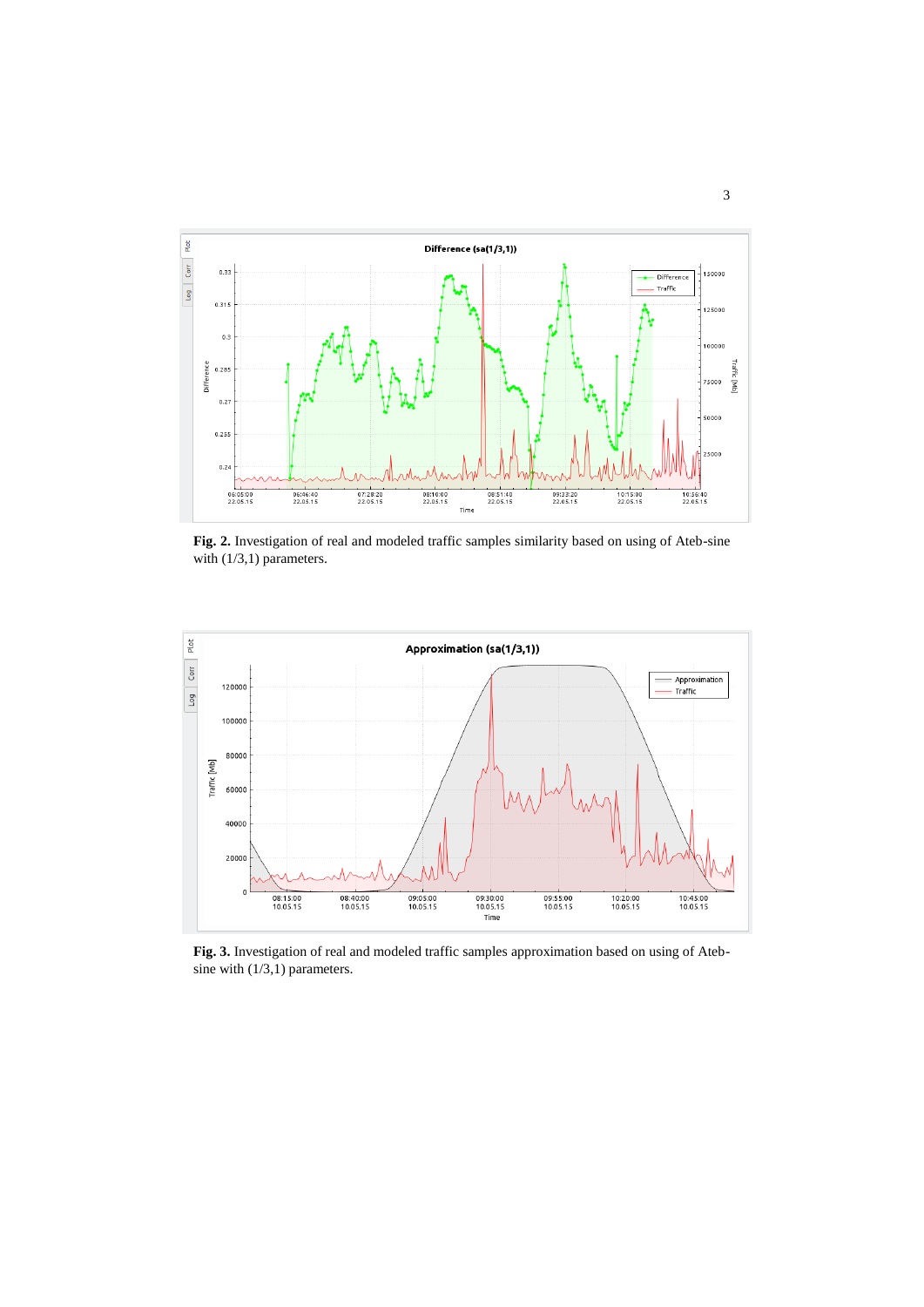

**Fig. 4.** Investigation of real and modeled traffic samples approximation based on using of Atebsine with (1/3,1) parameters and Dirac function.



**Fig. 5.** Investigation of real and modeled traffic samples approximation based on using of Atebsine with (0.01,0.1) parameters.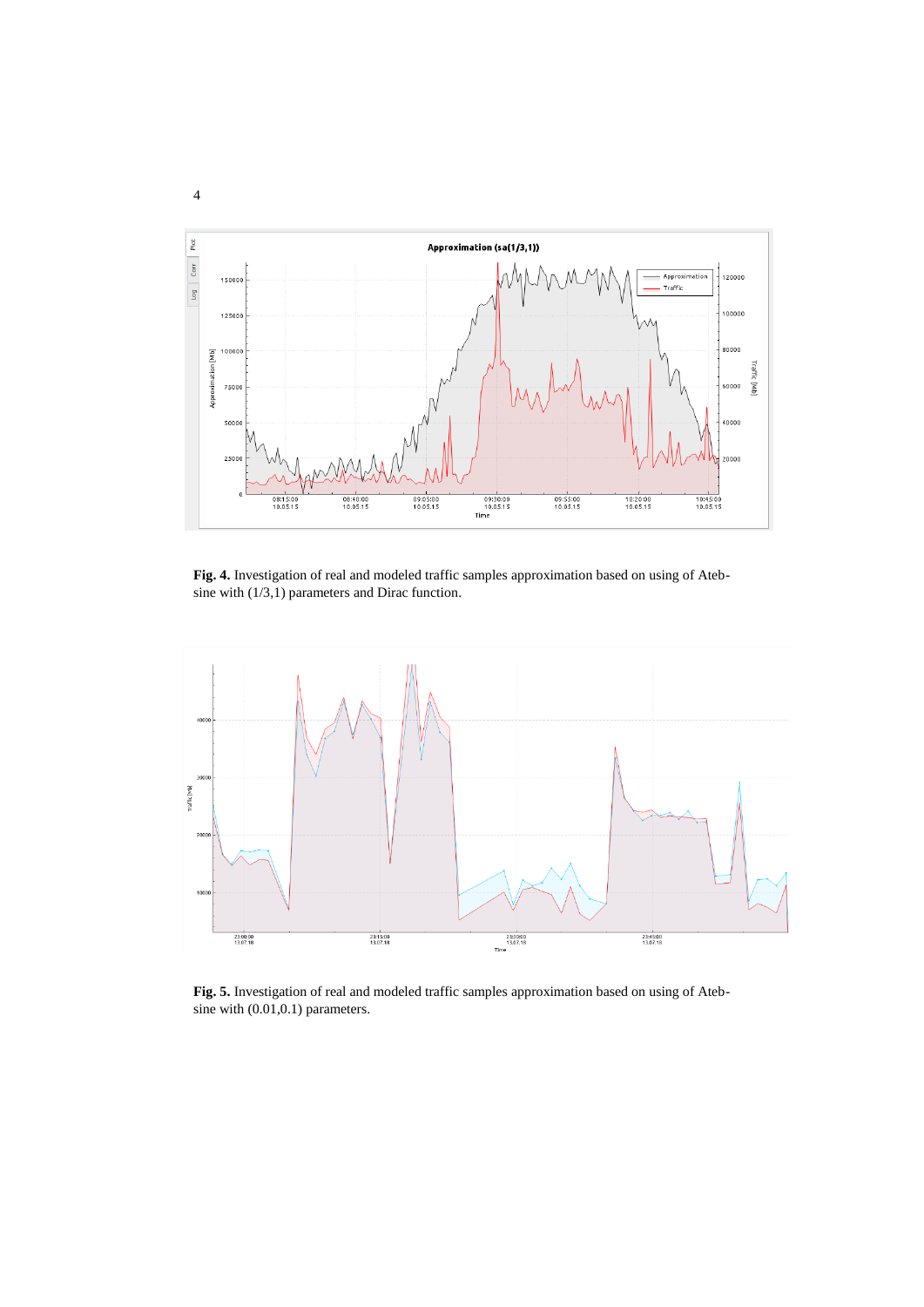

**Fig. 6.** Investigation of real and modeled traffic samples approximation based on using of Atebsine with  $(1, 1/3)$  parameters.



**Fig. 7.** Investigation of real and modeled traffic samples approximation based on using of Atebsine with (1, 1/7) parameters.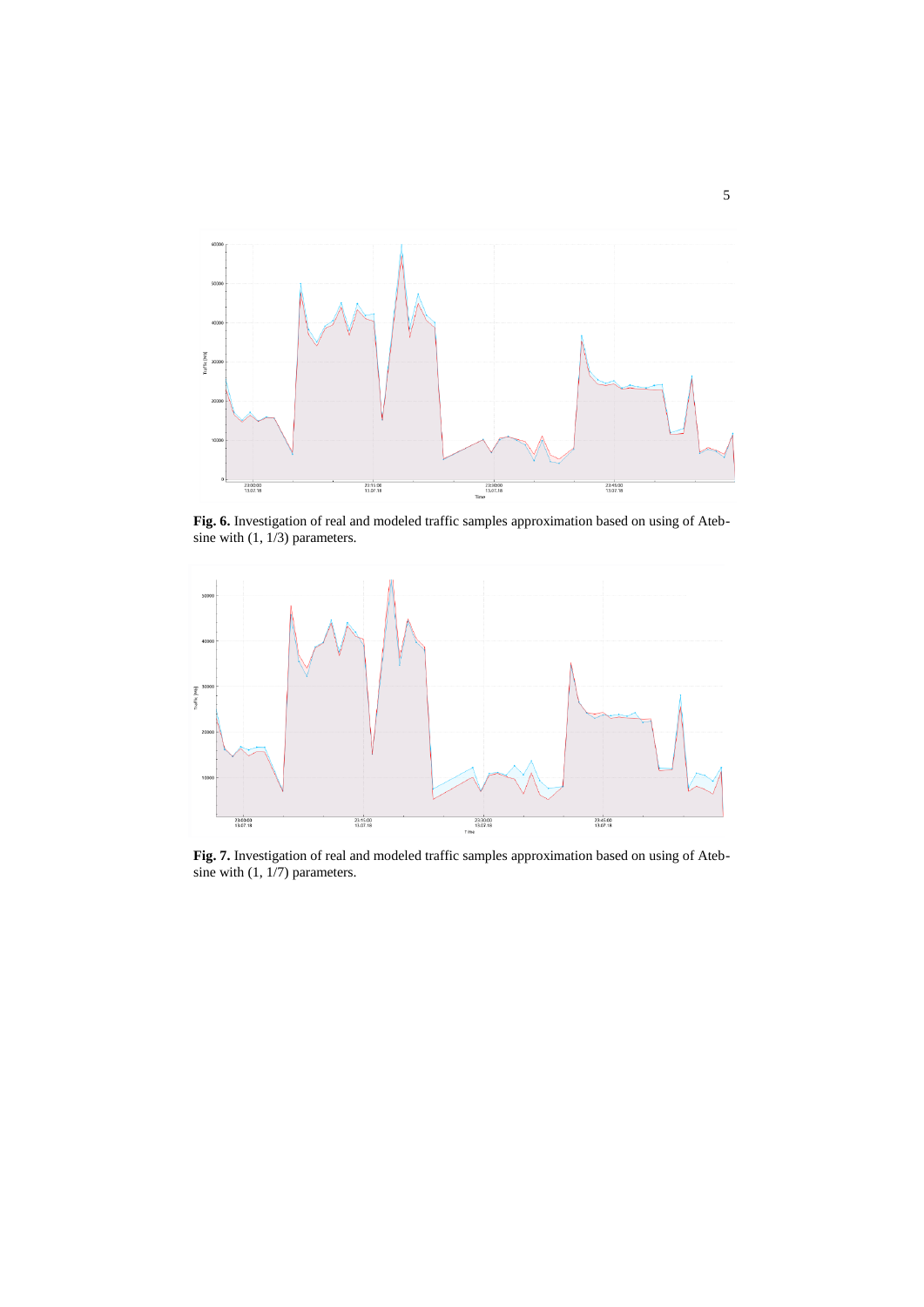

**Fig. 8.** Investigation of real and modeled traffic samples approximation based on using of Atebsine with (1/3, 1) parameters.



**Fig. 9.** Investigation of real and modeled traffic samples approximation based on using of Atebsine with (1/5, 1) parameters.

# **3 Review and problem statement**

The introduction of the concept of T-classes became the basis for the classification of types of properties of signals and converters in the time domain and the justification of mathematical means of their analysis. It is also known that using a generalized shift operator, it is possible to construct a system of signal conversion and processing based on any orthogonal system of functions, not just a multiplication [7, 8]. This fact is the basis for providing a new method other than harmonic analysis, signal pro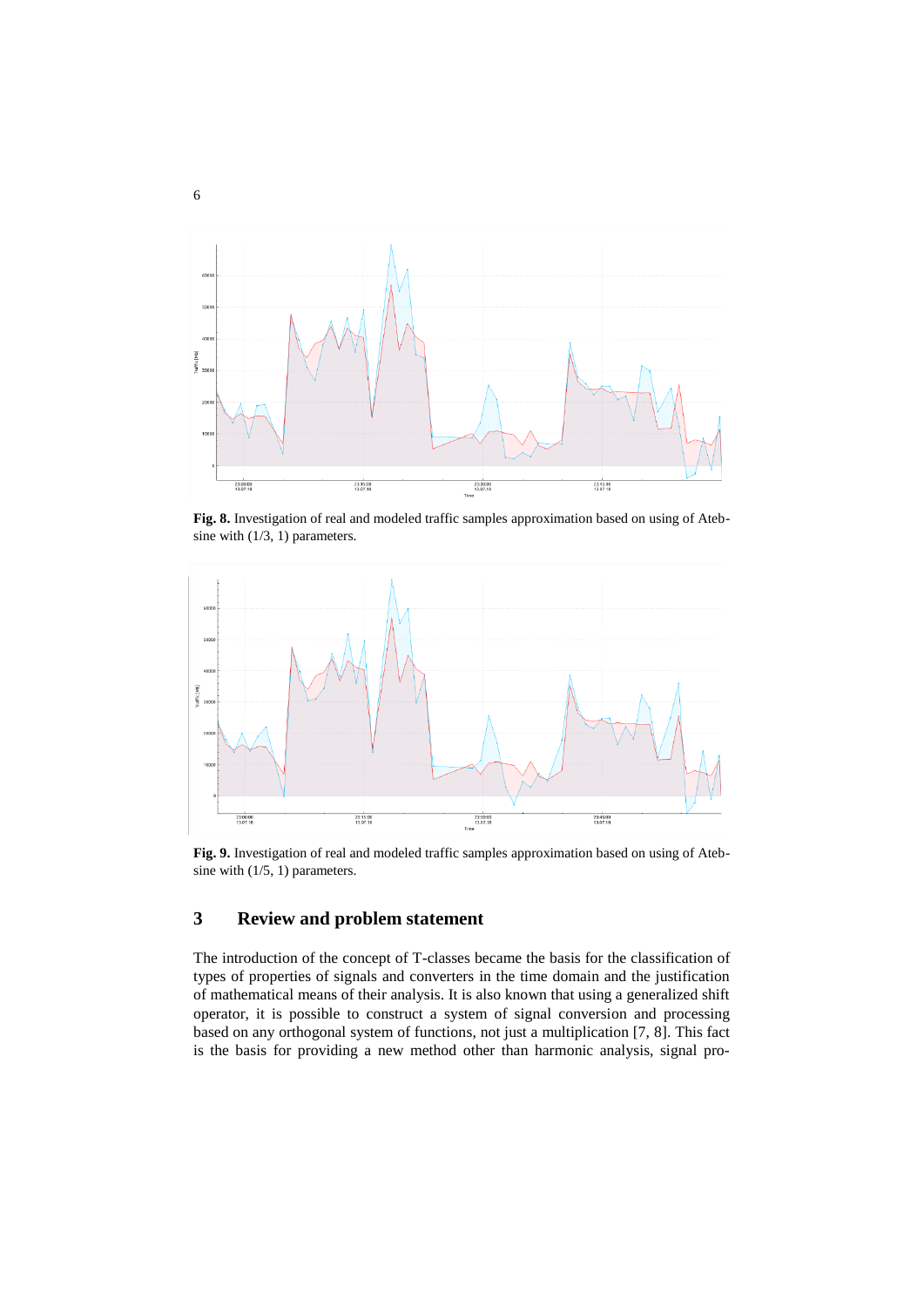cessing and transmission in wireless networks due to the ability to adapt signal processing. The system of Ateb functions is complete and orthonormal in the functional Hilbert space and can therefore serve as a basis [8]. To process and transmit signals, it is necessary to have a toolkit to ensure correct addition and multiplication operations. For this purpose, an Ateb transform algebra was constructed by the introduction of an external convolution operation.

Here is an algebraic interpretation of the idea of T-classes with respect to Ateb functions as elements of the bases of signal spaces for special communication problems. An overview of the general state-of-the-art of the theory of generalized shift operators, hyper-complex systems, and hyper groups used to construct the Ateb-transform algebra is presented in [9].

# **4 Ateb-transform algebra**

Related operator for  $L_{m,n,t}: H \to C$  for Ateb-fuctions is a differential operator in a form

$$
L_{m,n,t} = \frac{d^2}{dt^2} \left( \bullet \right) + c_\theta^2 \left( \bullet \right) \left| \bullet \right|^{ \theta - 1}, \tag{1}
$$

де H- Hilbert functional space, C – set of complex numbers,  ${}^{\mathcal{C}\theta}$  - some constant,  $\theta$  the degree of nonlinearity of the operator. Ateb functions are the inherent functions of this operator  $ca(m, n, t)$ ,  $sa(n, m, t)$ , where  $m, n$  are dependent from  $\theta$ .

Now lets construct the algebra using the generalized shift operator  $U^s$  -such, that  $U^s f(t) = f(t + s)$ , where s - the value of a function argument change, interpreted as a left shift of its function, and is therefore a family parameter  $\{U^s, s \in R\}$  of shift operators. Lets denote the set of operators of Ateb-transform by  $\Lambda_{m,n} = \{L_{m,n,t}\}\$ . Therefore, the algebra of Ateb transform can be represented as  $A_{m,n} = \langle \Lambda_{m,n}; \Omega \rangle$ , where  $\Lambda_{m,n}$  - set of operators of Ateb-transform,  $\Omega$  - algebra's signature  $A_{m,n}$ . The set  $\Omega$ contains "add" and "multiply". The native operator's own functions are valid, so the convolution operation can be defined as

$$
(g * f)(t) = \int g(s)L_{m,n,t}^s f(t)ds.
$$
 (2)

Lets accept the specified convolution for the multiplication operation in the corresponding hyper group. Adding is determined by the normal addition of features. Thus, a linear system on the Hilbert function space is constructed, which completes within the hyper group algebra the construction of the apparatus of spectral-temporal analysis of functional spaces based on bases of Ateb functions. Parameters  $^{m,n}$  can be used as management and adaptation capabilities in today's communications networks.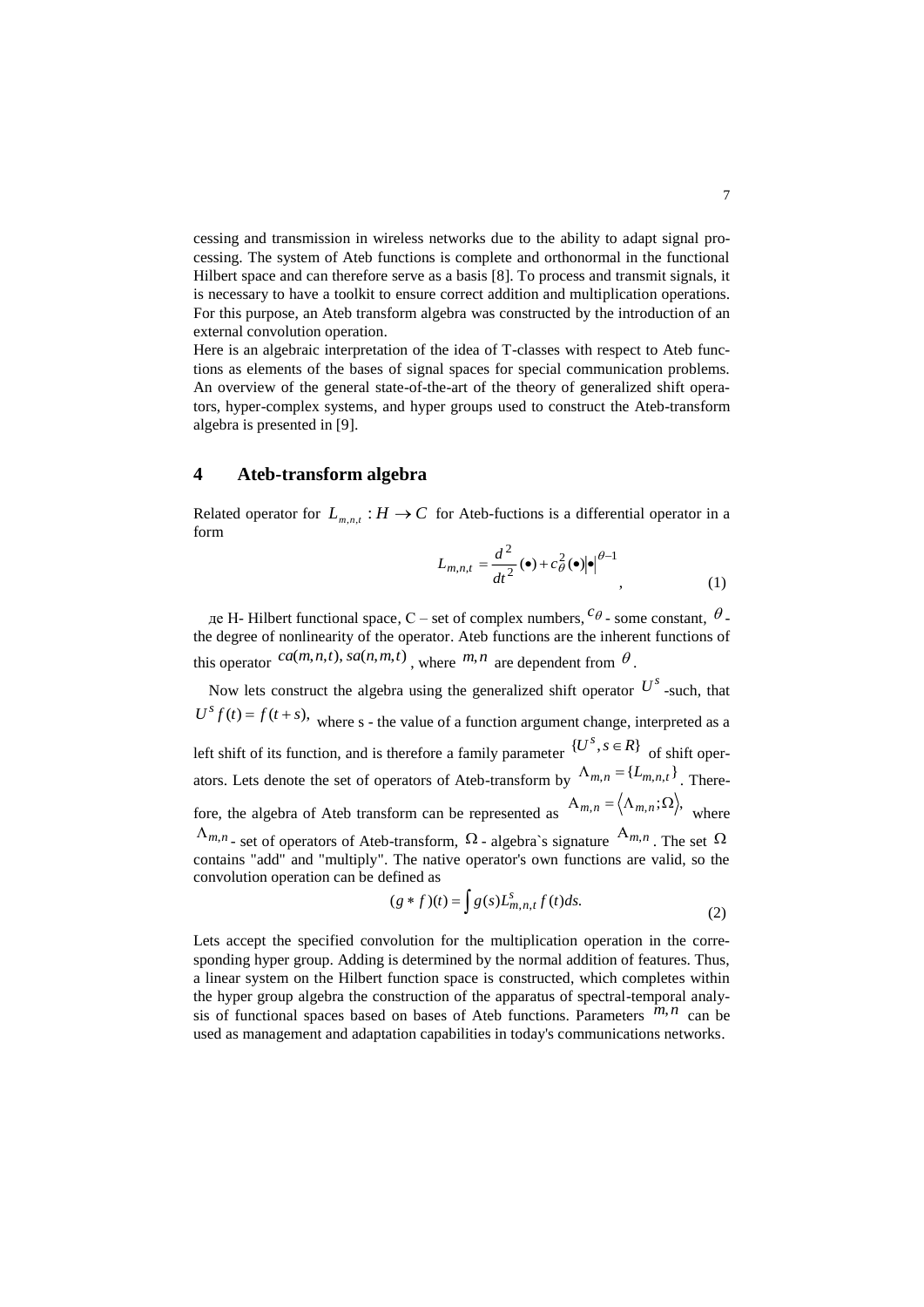#### **4.1 Class of invariant Ateb-transforms**

At this point, based on the foregoing considerations, an invariant class with respect to the introduced transforms is constructed, which allows to close the system and show the integrity of the constructed system.

Definition [8, 10]. The T-class is called the set of linear operators and second-order random processes as mathematical models of systems (transducers) and signals, respectively, such that the change (variability) in the time of their characteristics is determined (embodied) by the operator T of generalized shift (GSO).

An analog of this definition is the fact that the term encompasses and generalizes the notion of an invariant class when the characteristics are constant in time or formally invariant with respect to a group of displacements on the time axis. R {Us, s $\in$ R}, because Us∙Uv = Us+v, and a basis of spaces are constructing harmonics eit $\lambda$  of frequencies  $\lambda \in \mathbb{R}$ , which are the own functions of the shift operator by virtue of the fact: Us∙eit $\lambda$ = ei $\lambda$ +eis $\lambda$  = eit $\lambda$ ⋅eis $\lambda$ , here s – parameter (shift value), and harmonic schedules give a classic Fourier transform. In the generalizations, the concept of a hypergroup is used instead of a group.

Lets consider D as a subspace of the space of real numbers. Then the GSO hypergroup{Ts, s $\in$ D} above the linear space of functions f: D $\rightarrow$ H ( $D \subseteq R$ )are created by operators whose eigenvalues are equal for each parameter value s GSO, by value of own function  $φ(•, λ)$  a native operator of basis L { $φ(•, λ)$ ,  $λ ∈ Λ$ }, such as L $φ(•, λ) =$  $\lambda \cdot \varphi(\bullet, \lambda)$ , that is,  $T\mathsf{sg}(\bullet,\lambda) = \varphi(s,\lambda)\cdot \varphi(\bullet,\lambda)$ ,  $\lambda \in \Lambda$  – function index, or, in short: Ts =

 $\varphi(s,L)$ . The basis must be orthonormal in sense  $\int \varphi(t,\lambda) \overline{\varphi(s,\lambda)} \, m(d\lambda) = \delta(t-s)$ , here  $m(\bullet)$  – measure on space D, the dash over the expression in this formula is a complex conjugation, a  $\delta(\bullet)$  – Dirac delta function.

Hypergroup GSO  $\{Ts, s \in D\}$  in \*-algebra (where \* means involutive-convolutional algebra) sets the external multiplication as a convolution by the formula

$$
f * g(t) = \int f(s)T^{s}g(t)dt
$$
\n(3)

In a linear space of functions f:  $D \rightarrow H$  lets define the operator of Ateb transformation  $L_{m,n}$ :  $H \rightarrow C$  in the form (1). Ateb functions are the inherent functions of this operator ca(m,n,t), sa(n,m,t) The system of Ateb functions at certain values of the parameters m, n is complete and ortho-normalized in the functional Hilbert space, and therefore can serve as a basis. To process and transmit signals, it is necessary to have the tools to ensure that the addition and multiplication operations are performed correctly. In the case of periodic Ateb-functions, the convolution is given by (3). Lets denote the set of operators of Ateb transformation by  $\Lambda_{m,n} = \{L_{m,n}\}\.$  Therefore, the algebra of Ateb transforms can be represented as  $A_{m,n} = \langle \Lambda_{m,n}; \Omega \rangle$ , where  $\Lambda_{m,n} = a$ set of Ateb transform operators,  $\Omega$ – algebra`s signature  $A_{m,n}$ . A  $\Omega$  set contains "Addi-

tion" and "multiplication". The multiplication above is a convolution, and the addition

8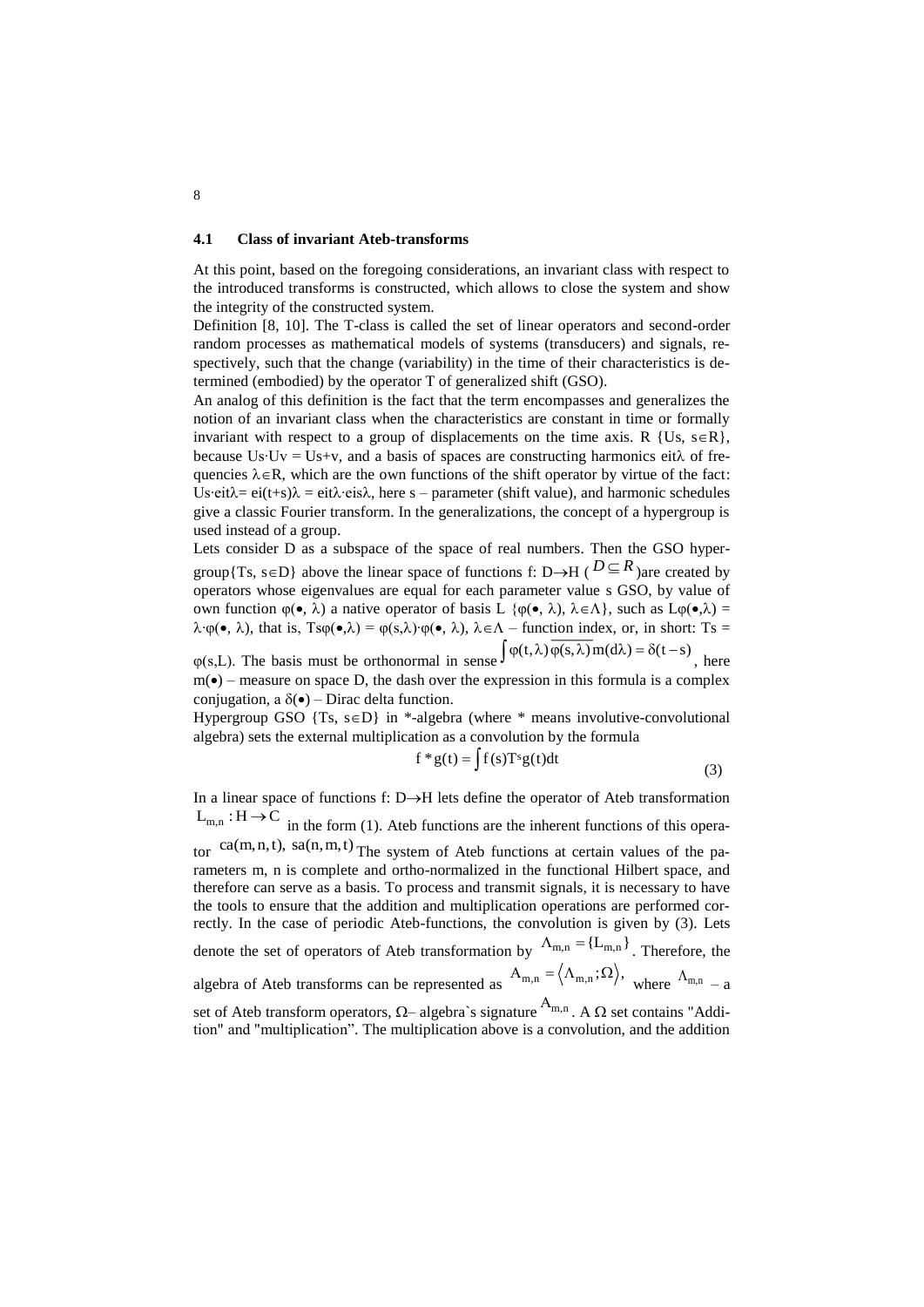is the usual addition of functions. Thus the totality  $\{A_{m,n};f\}$  forms an Ateb class that is invariant to Ateb transforms.

Lets consider  $F -$  vector space of complex-valued functions given on the set of real numbers. It is known [8] that the linear operator L:  $F \rightarrow F$  will be a generalized shift operator if the following properties are satisfied:

- 1) the associativity axiom  $LxRy = RyLx$ ;
- 2) there is an element e, the so-called neutral element, which is identical to equation  $Le = I$ , where I – identical operator.

The associative axiom can be replaced by a stronger requirement, namely the commutative axiom  $LxLy = LyLx$ , then the generalized shift operator is called the commutative generalized shift operator [8, 11].

If consider that the Ateb-transform operator is given by equation  $L_{m,n} x = [A(m,n,\omega) - iB(n,m,\omega)]x$ then it is is a commutative generalized shift op-

### erator.

To show it, it is needed to show that fulfillment of the axiom of commutativity and the existence of a neutral element.

$$
\lim_{n \to \infty} L_{m,n} x L_{m,n} y = L_{m,n} y L_{m,n} x
$$

Proof of this property directly follows from the commutativity of multiplication.

2. A neutral element is a function with zero values for all argument val- $L_{m,n}$   $0 = 0.$ 

From the shown theorem, an important consequence follows. Since the Ateb transform operator is a commutative GSO and it is proved in [8, 11] that the set of GSO creates an algebra, hence the set of Ateb transform operators also form an algebra.

Lets denote the set of operators of Ateb transform by  $\Lambda = \{L_{m,n}\}\$ .

So, set  $\Lambda$  creates algebra A under space F.

The proof follows from the previous theorem and from the statement that the set of GSO forms an algebra [8, 10, 11].

# **5 Conclusions**

The proposed method is new and belongs to the methods of confidential information and data protecting based on generalized Fourier transform. The novelty is the use of discrete Ateb-transform, which is based on Ateb-functions. In addition, a method of protection has been developed to increase the level of data security in medical computer networks in order to prevent violation of the integrity of information to ensure the appropriate level of information transmission security.

The scope of the proposed method is quite wide; it covers different types of traffic in various computer networks. The proposed method has been tested on traffic files. It indicates the relevance and practical significance of the proposed method. However, the mathematical apparatus should be improved and tested on wide samples on medical traffic data.